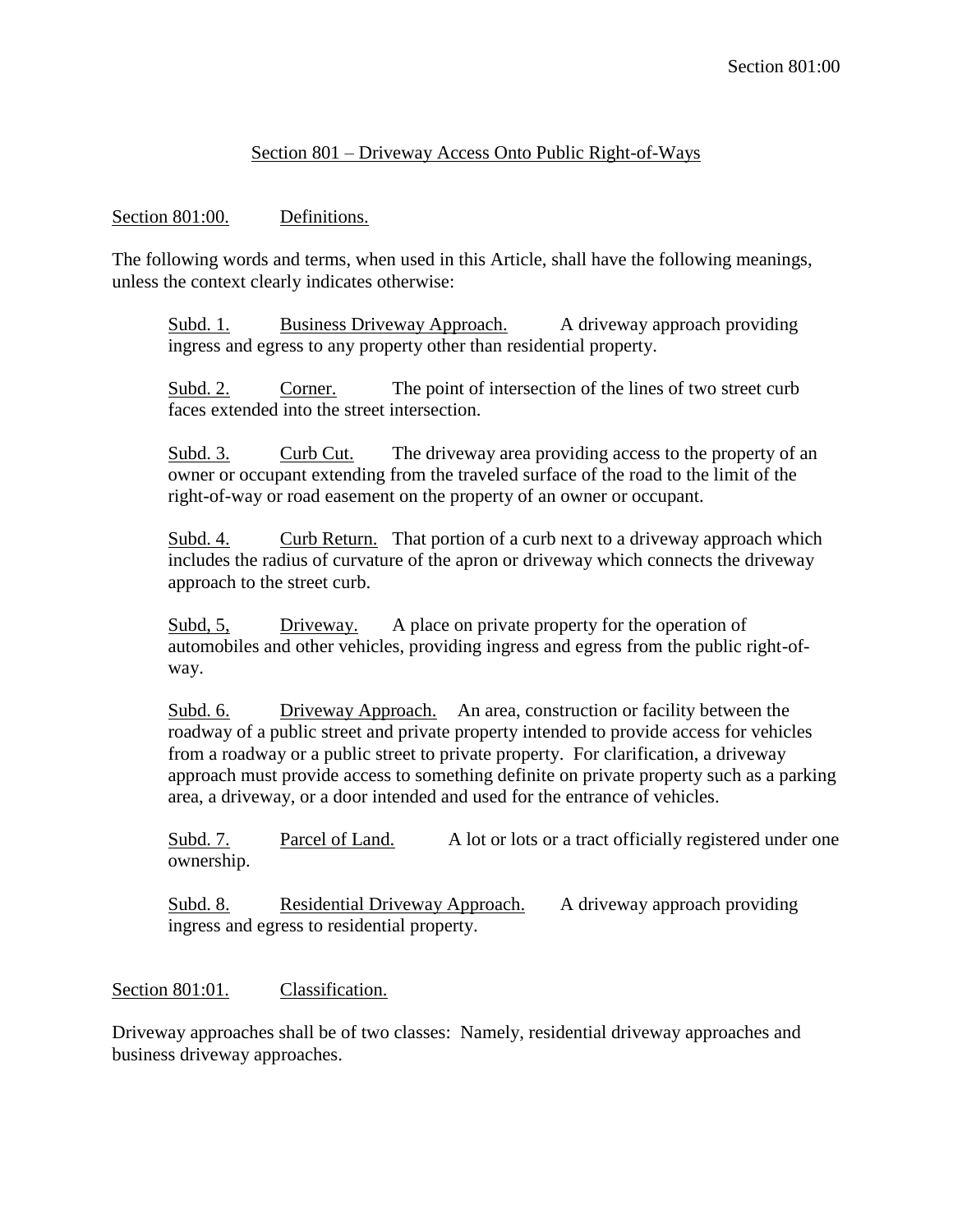## Section 801:02. Construction Permit Required.

Subd. 1. It shall be unlawful for any person to construct or alter a driveway or driveway approach accessing a public right-of-way, or cut, break out or remove any curb along a street, alley, curbing, parking, sidewalk or sidewalk space without first obtaining a permit for a driveway approach as hereinafter provided. The aforementioned notwithstanding, a permit shall not be required if the proposed construction regulated by this Chapter occurs in connection with an approved building permit for new home construction or commercial construction for which site plan approval is required, provided the information required by Section 4 is submitted for review. The approval by the City Building Official of the building permit for new home construction and the City Council's approval of the site plan for commercial construction shall constitute the issuance of a permit under this Ordinance. Any person convicted of violating this Chapter shall be guilty of a misdemeanor.

Subd. 2. In the event a person shall construct or alter a driveway or driveway approach accessing a public right-of-way, or cut, break out or remove any curb along a street, alley, curbing, parking, sidewalk or sidewalk space within the City without obtaining a permit or other governmental approval as required in this Chapter, the fee for such permit shall be doubled, in addition to other penalties provided.

## Section 801:03. Application for Permit.

Any person desiring to construct or alter a driveway or driveway approach accessing a public right-of-way, or cut, break out or remove any curb along a street, alley, curbing, parking, sidewalk or sidewalk space, shall first make application for a permit therefore to: 1) the City Building Official in connection with new construction or any building permit, or, in all other cases, 2) the Public Works Director. Such application shall be in writing upon a form provided by the City, and made available through the City Building Official or at City Hall. Such application states the following:

- 1. The legal description, address, and owner's name of the premises involved.
- 2. The exact location, or locations, upon which it is proposed to construct, repair or rebuild any driveway, driveway apron, sidewalk, carriage walk, curb or gutter, or parking lot.
- 3. The size in square feet or square yards of such proposed construction, alteration or repair.
- 4. A description of the types of materials proposed to be used in the construction.
- 5. The date on which such improvement is proposed to be commenced.
- 6. The name and address of contractor who it is proposed will construct, alter or repair, remove or demolish such driveway, driveway apron, sidewalk, carriage walk, curb or gutter, or parking lot.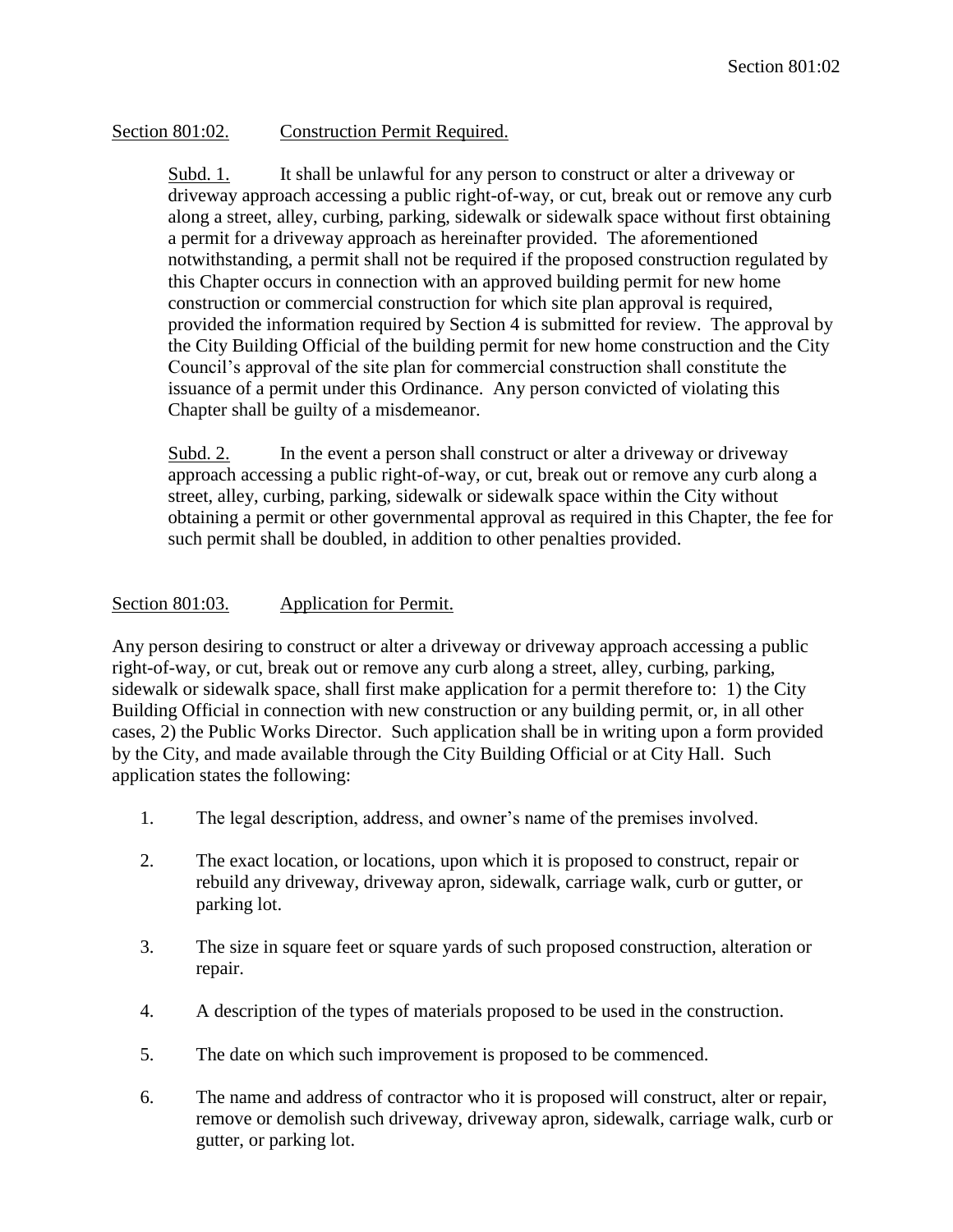In the event the construction activity regulated by this Chapter occurs in connection with a building permit for new home construction or commercial construction for which site plan approval is required, the information required by this Section 4 shall be submitted with the application for the building permit or site plan approval.

#### Section 801:04. Issuance of Permit.

Except as provided in Section 801:03, a permit shall be issued by the City Building Official or the Public Works Director after determining that the applicant has complied with the terms of this Chapter and paid the permit fee hereinafter specified.

#### Section 801:05. Authority of City and Revocation.

Subd. 1. All work done under a permit issued in compliance with this Chapter shall be under the direction and supervision of the City Building Official and/or the Public Works Director, who are hereby authorized to make the necessary rules, regulations and specifications with respect to materials for and method of construction of such driveway approaches to the extent consistent with applicable laws, rules, ordinances, and generally accepted construction practices. A permit issued under the provisions of this Chapter may be revoked by the issuing official at any time he or she is satisfied that the work is not being performed according to the provisions hereof. The Public Works Director, subject to the City Council, shall make the final determination on all rules, regulations, specifications, and permit decisions.

Subd. 2. All permits granted for the use of public property under the terms of this Chapter shall be revocable at the will of the City Council.

#### Section 801:06. Permit Fees.

The fee for the permit is set by City Council and payable upon and as a condition of issuance. In the event the construction activity regulated by this Chapter is to occur in connection with new residential construction, or commercial construction for which site plan approval is required, no additional fee shall be required.

#### Section 801:07. General Requirements and Restrictions.

In addition to the rules, regulations and specifications promulgated by the City Building Official and the Director of Public Works with respect to driveway approaches, the following requirements shall be complied with in the work done under the provisions of this Chapter: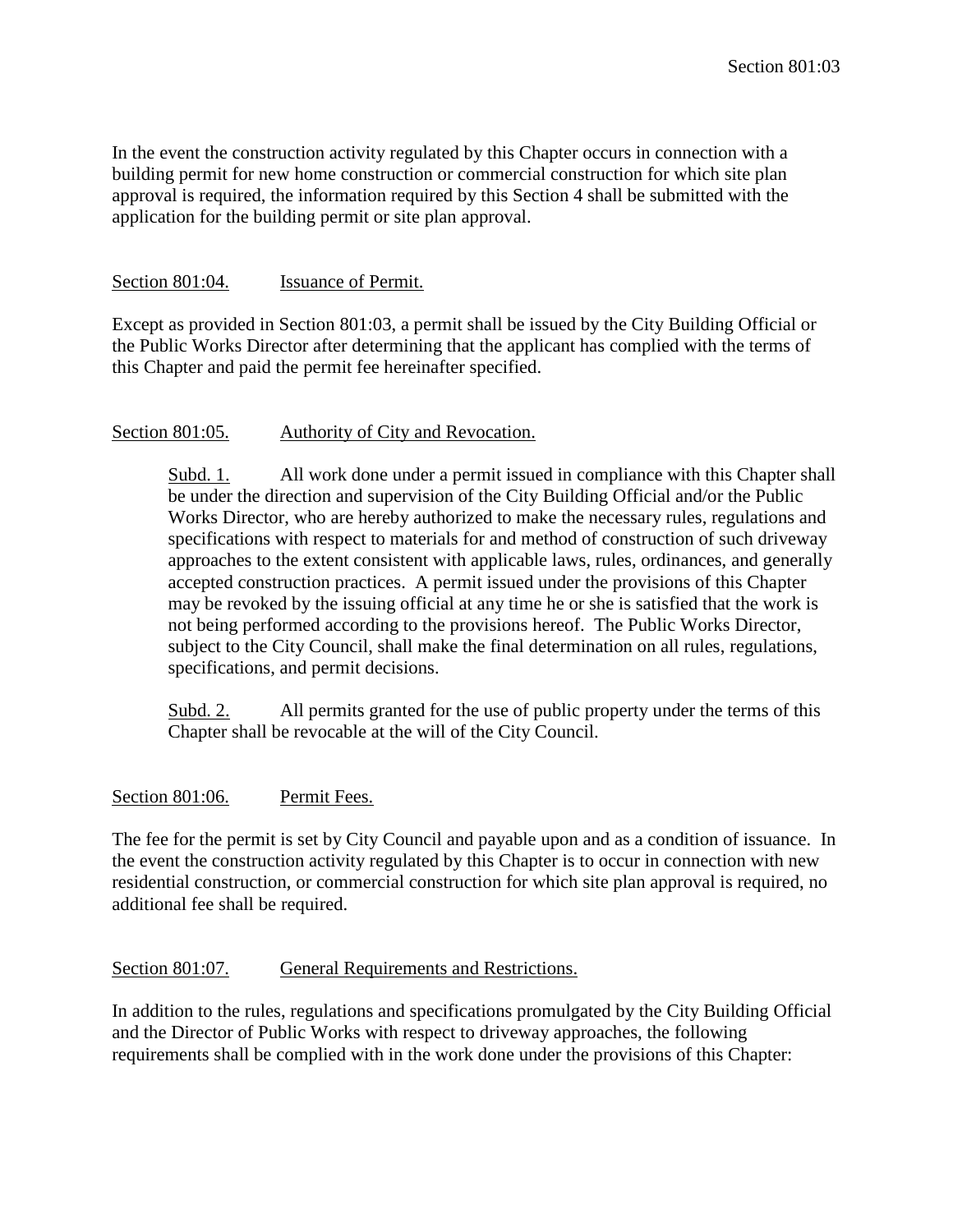Subd. 1. All lots or parcels shall have direct, adequate physical access for emergency vehicles along the frontage of the lot or parcel from either an existing dedicated public roadway or an existing private roadway constructed at a road strength capable of supporting emergency and fire vehicles and approved by the City Council.

Subd. 2. No curb cuts normal to the right-of-way shall be made beyond any property line as projected, except upon execution of an easement by the adjacent property owner in a form approved by the City.

Subd. 3. Driveway approaches shall be no closer than five (5) feet to any side or rear lot line. The number, types, and locations of driveway approaches onto major streets may be controlled and limited in the interests of public safety and efficient traffic flow.

Subd. 4. Except as otherwise provided herein, all residential driveway approaches shall have a maximum width of 36 feet at the point of intersection with the traveled surface of the public road. The minimum width for business driveway approaches shall be established in the discretion of the City based on location, type of vehicular use, proximity to intersections, and other factors related to public safety.

Subd. 5. The top of the paving of the driveway slab at the curbline shall be 1-5/8 inches above the flowline of the gutter, and shall not extend into the gutter beyond the face of the curb, and shall not be constructed in a manner that will in any way interfere with or obstruct the drainage of the street, or interfere with the use of the street for the purpose of travel.

Subd. 6. Where the frontage of the parcel of land does not exceed 75 feet in width, there may be constructed only one driveway approach. In the event more than one side of a property abuts a public right-of-way or existing private roadway approved by the City, each side must be considered separately.

Subd. 7. Where the frontage of the parcel of land exceeds 75 feet in width, the curb cuts for driveway approaches shall not exceed 60 percent of the frontage of such parcel of land and all driveway approaches shall not be closer than eighteen (18) feet as measured at the intersection of the driveway approach with the traveled surface of the public road.

Subd. 8. No portion of a driveway approach except the curb return shall be constructed within 20 feet of a corner.

Subd. 9. Driveway approaches onto county roads shall require a review by the county engineer. The county engineer shall determine the appropriate location, size, and design of such access drives and may limit the number of access drives in the interest of public safety and efficient traffic flow.

Subd. 10. Driveway approaches to principal structures which traverse wooded, steep, or open field areas shall be constructed and maintained to a width and base material depth sufficient to support access by emergency vehicles.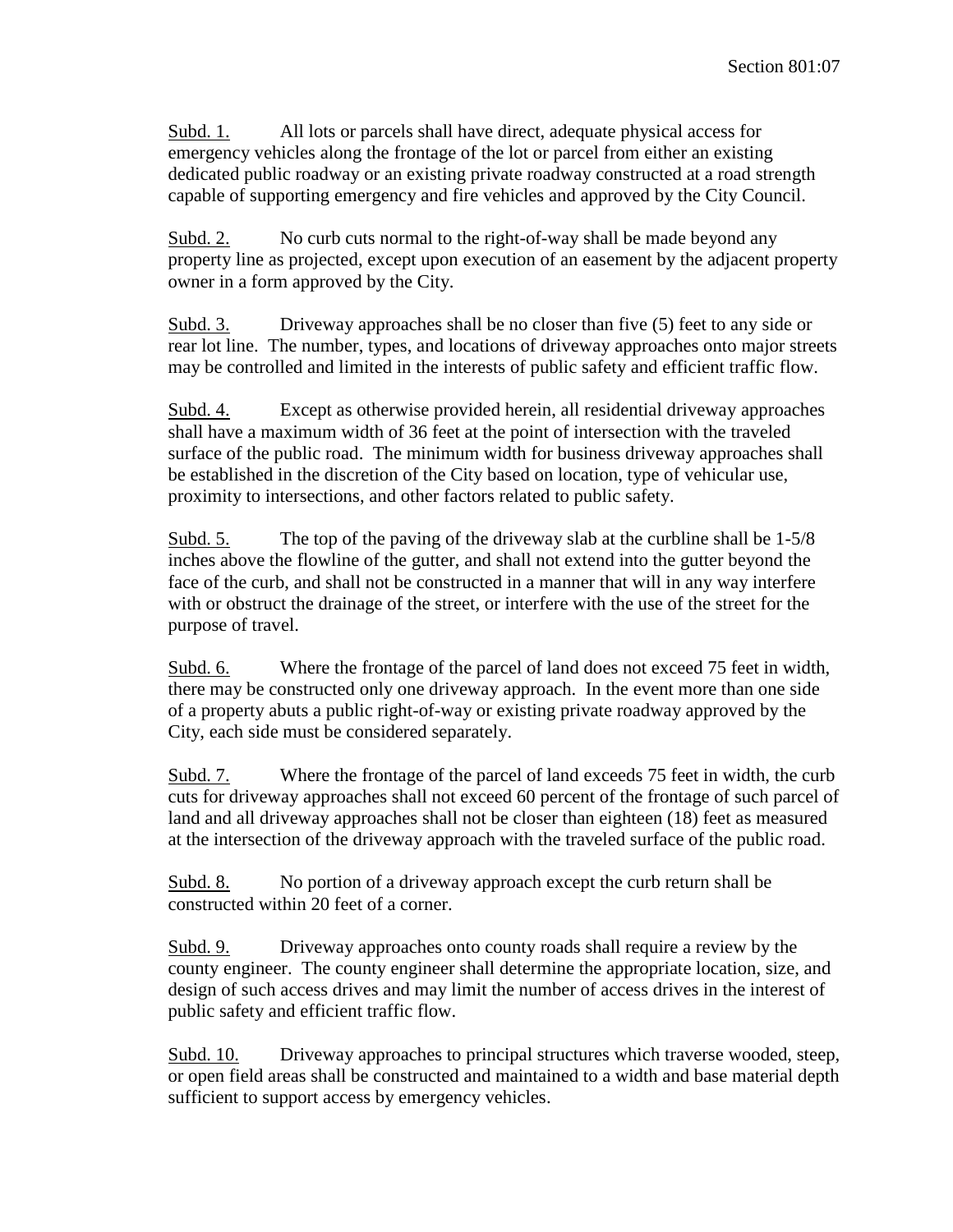Subd. 11. The Public Works Director or the City Building Official shall review all driveway approaches for compliance with accepted community driveway approach standards.

Subd. 12. The owner and contractor shall protect the public from injury or damage during the construction of driveway approaches and it is herein stipulated, as an essential condition of the issuance of a permit, that the City shall not be liable for damage which may arise from the prosecution of work.

#### Section 801:08. Nonconforming Uses.

Any driveway approach not conforming to the requirements of this Chapter as of the date of its adoption, shall be considered non-conforming uses. Any improvements to or upon such nonconforming driveway approaches shall be by issuance of a permit by the City for such improvements and pursuant to a separate agreement with the City setting forth the specific terms and conditions to accomplish the purpose of remedying non-conforming driveway approaches. The separate agreement with the City shall be recorded with the Benton County Recorder or Registrar of Titles.

## Section 801:09. Maintenance, Discontinued Use, and Removal.

Subd. 1. Every driveway approach or entrance to abutting property shall be maintained and kept in a safe condition by the owner of the abutting property, and any such driveway approach which shall not be so maintained and kept or which shall interfere with or obstruct the drainage carried by such street or the use of such street for the purpose of travel shall be repaired to conform with the specifications of this Chapter and the Public Works Director or be removed. Upon the removal of any such driveway approach, that portion of the street occupied by the same shall be restored as nearly as practicable to its former condition and all curbing shall be replaced, all by and at the expense of the owner of the abutting property.

Subd. 2. Change in Use. Upon application of an owner or occupant to improve or convert a garage or other legally situated parking area serving residential property to a use inconsistent with the storage of an automobile in those instances where access to the garage or parking area is across the front yard of such property, the driveway and its use thereof for parking or storage of vehicles shall cease and be removed as part of the improvement or conversion applied for, and that portion of the street occupied by the driveway approach shall be restored as nearly as practicable to its former condition and all curbing shall be replaced, all by and at the expense of the owner of the abutting property.

Subd. 3. Discontinued Use. Whenever any driveway approach constructed under the provisions of this Chapter no longer provide access for vehicles to something definite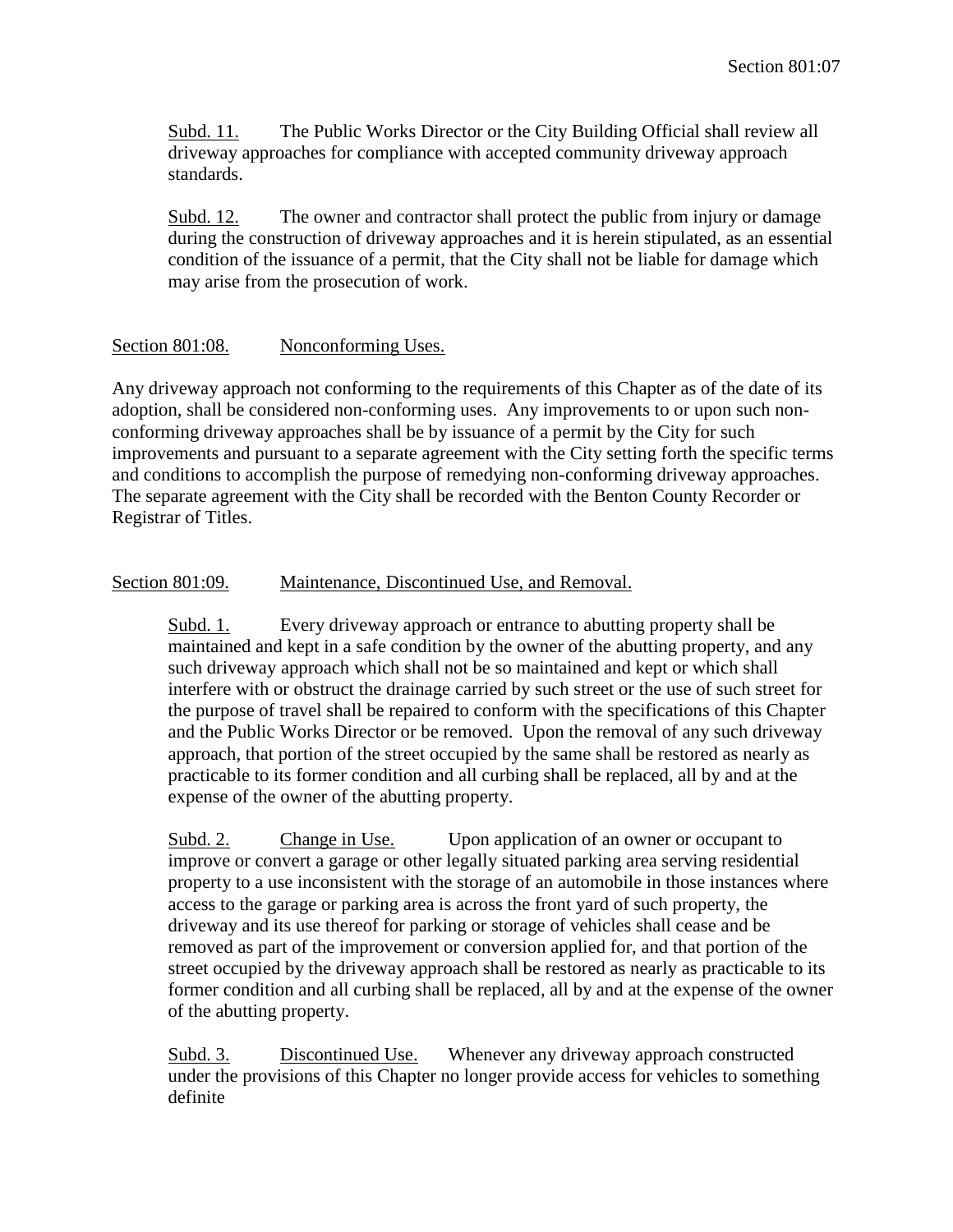on private property, such as a parking area, a driveway or a door intended and used for the entrance of vehicles, such driveway approach shall be removed forthwith, and that portion of the street occupied by the driveway approach shall be restored as nearly as practicable to its former condition and all curbing shall be replaced, all by and at the expense of the owner of the abutting property.

## Section 801:10. Variance.

Any person for which the strict enforcement of this Chapter will result in undue hardship may apply for a variance.

1. Application Filing Required. A person applying for a variance must fill out and submit to the City Clerk a Variance Application form, accompanied by the required fee and detailed material fully explaining the specific variance request. The application must include a site plan showing the following, as applicable:

- A. Site description (legal description).
- B. Site plan drawn to scale showing the parcel and building dimensions, area and setbacks.
- C. Location of all existing and proposed buildings and their square footage.
- D. Existing curb cuts, driveways, access roads, parking spaces, off-street loading areas, sidewalks, vehicular circulation, and snow storage locations.
- E. Drainage and grading plan.
- F. Any additional written or graphic information reasonably required by the City Clerk, Public Works Director, or City Engineer.

2. Application Deadline. The City Clerk must receive completed applications at least seven (7) days prior to the City Council's next scheduled meeting.

3. Fees. A fee the City Council shall establish by resolution must accompany the application. An additional fee may be charged for atypical projects, which in the opinion of the City Clerk will require additional staff time and/or City expenditures. In such case, the applicant must reimburse the City for administrative time and professional services and costs incurred by the City.

4. Hearing. The City Clerk shall set a date for the hearing and notify the applicant by mail.

5. Review by Public Works Director. The application shall be forwarded to the Public Works Director for his/her review and recommendation.